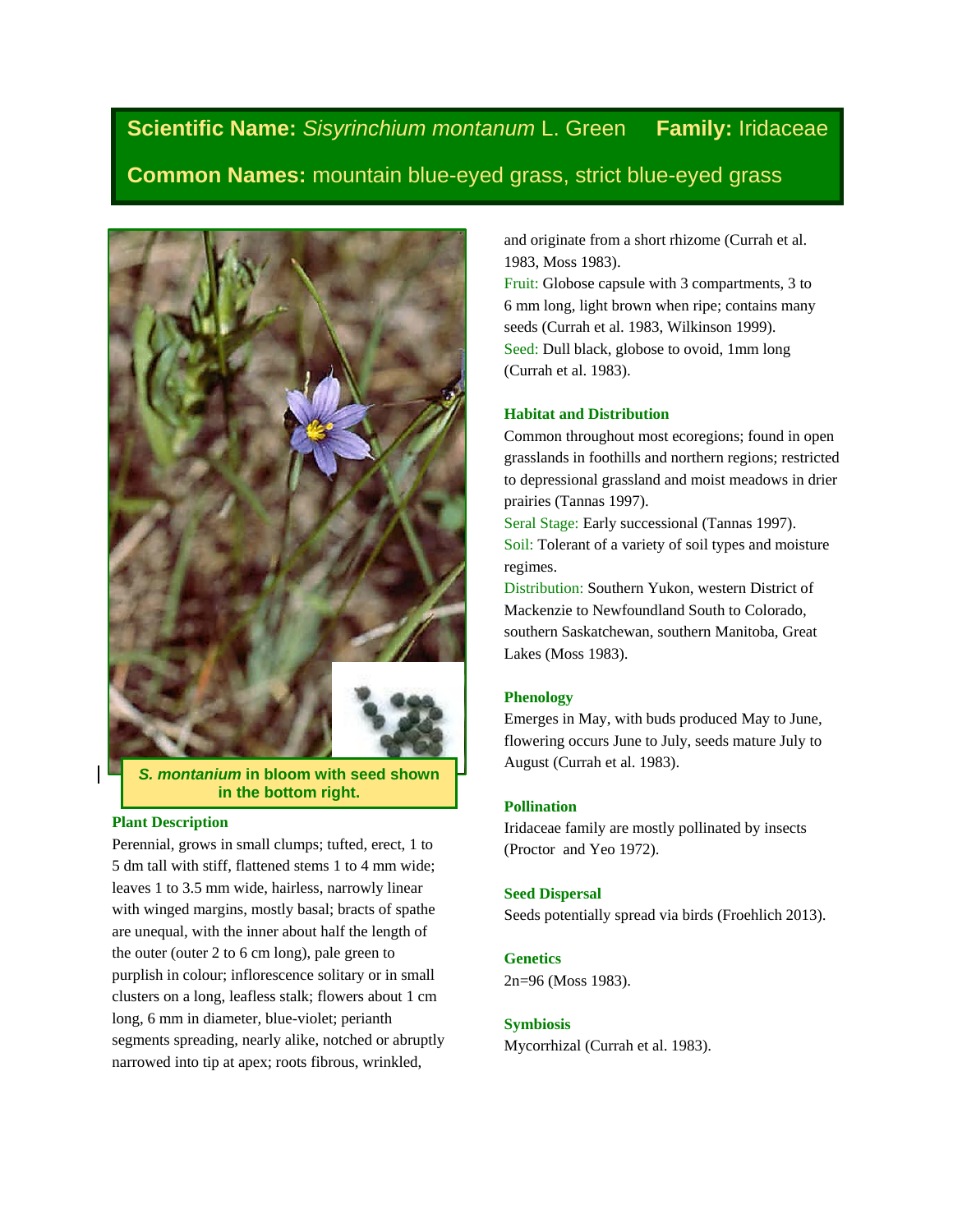## **Seed Processing**

Collection: Hand harvest just as the seed capsule turns brown. If collected earlier, collect with stems and dry with stems attached.

Seed Weight: 0.81 g/1,000 seeds (Royal Botanic Gardens Kew 2008).

Harvest Dates: July to mid-August (from data collected in Alberta and Manitoba), earlier with increasing altitude and latitude (Morgan et al. 1995). Cleaning: Shake seed free of capsule. Winnow or screen if necessary.

Storage Behaviour: Orthodox (Royal Botanic Gardens Kew 2008).

Storage: 55 % viability following drying to moisture content in equilibrium with 15 % relative humidity and freezing for 11 months at -20°C (Royal Botanic Gardens Kew 2008).

Longevity: No literature found.

### **Propagation**

Natural Regeneration: Grows readily from seed (Lady Bird Johnson Wildflower Center 2012). Self seeds; a few plants can develop into a much larger colony given a few years (Froehlich 2013). Germination: Currah et al. (1983) obtained no germination both before and after stratification, and noted germination may not occur for up to 2 years following planting.

Froehlich (2013) obtained germination indoors in cool conditions of 10 to 15°C after cold stratification. She also noted that if this is not immediately successful, the seeds can still be placed outside where they will germinate "in their own time".

Royal Botanic Gardens Kew (2008) obtained 75% germination with the pre-treatment described below.

Pre-treatment: Seed imbibed on 1% agar for 10 weeks at 25/10°C, then scarified (chipped with

scalpel); germination medium  $= 1\%$  agar + 250 mg/l gibberellic acid (GA3); germination

conditions =  $20/10^{\circ}$ C, 8 hrs day/16 hrs night (Royal Botanic Gardens Kew 2008).

Froehlich (2013) suggests stratifying seeds in trays in the fridge or a cold room for 6 weeks.

Direct Seeding: No literature found.

Planting Density: No literature found.

Seed Rate: No literature found. Vegetative Propagation: Division of mature plants in spring (Currah et al. 1983). Micro-propagation: No literature found.

### **Aboriginal/Food Uses**

Food: No literature found.

Medicinal: Taken as a cathartic by the old or boiled and used to treat fevers (Moerman 2013). Other native peoples used the roots to make tea for diarrhoea, and the entire plant to make tea for stomach aches and to expel intestinal worms (Johnson et al. 1995). Herbalists have made the plant into a tea for menstrual disorders and for birth control (Johnson et al. 1995).

#### **Wildlife/Forage Usage**

Wildlife: No literature found.

Livestock: Poor forage value; grazed only if better quality species not present; possibly mildly toxic (Tannas 1997).

Grazing Response: Increaser; a strong population may be an indication of overgrazing (Tannas 1997).

### **Reclamation Potential**

*S. montanum* often naturally moves into disturbed areas, and it is able to grow in a wide range of soils and moisture regimes (Tannas 1997).

#### **Commercial Resources**

Availability: No literature found. Cultivars: No literature found. Uses: Decorative; sometimes used in gardens (Froehlich 2013).

#### **Photo Credits**

Photo 1: Wild Rose Consulting, Inc.

### **References**

Currah, R., A. Smreciu and M. Van Dyk, 1983. Prairie Wildflowers. An illustrated manual of species suitable for cultivation and grassland restoration. The Friends of the Devonian Botanic Garden, University of Alberta, Edmonton, Alberta. 300 pp.